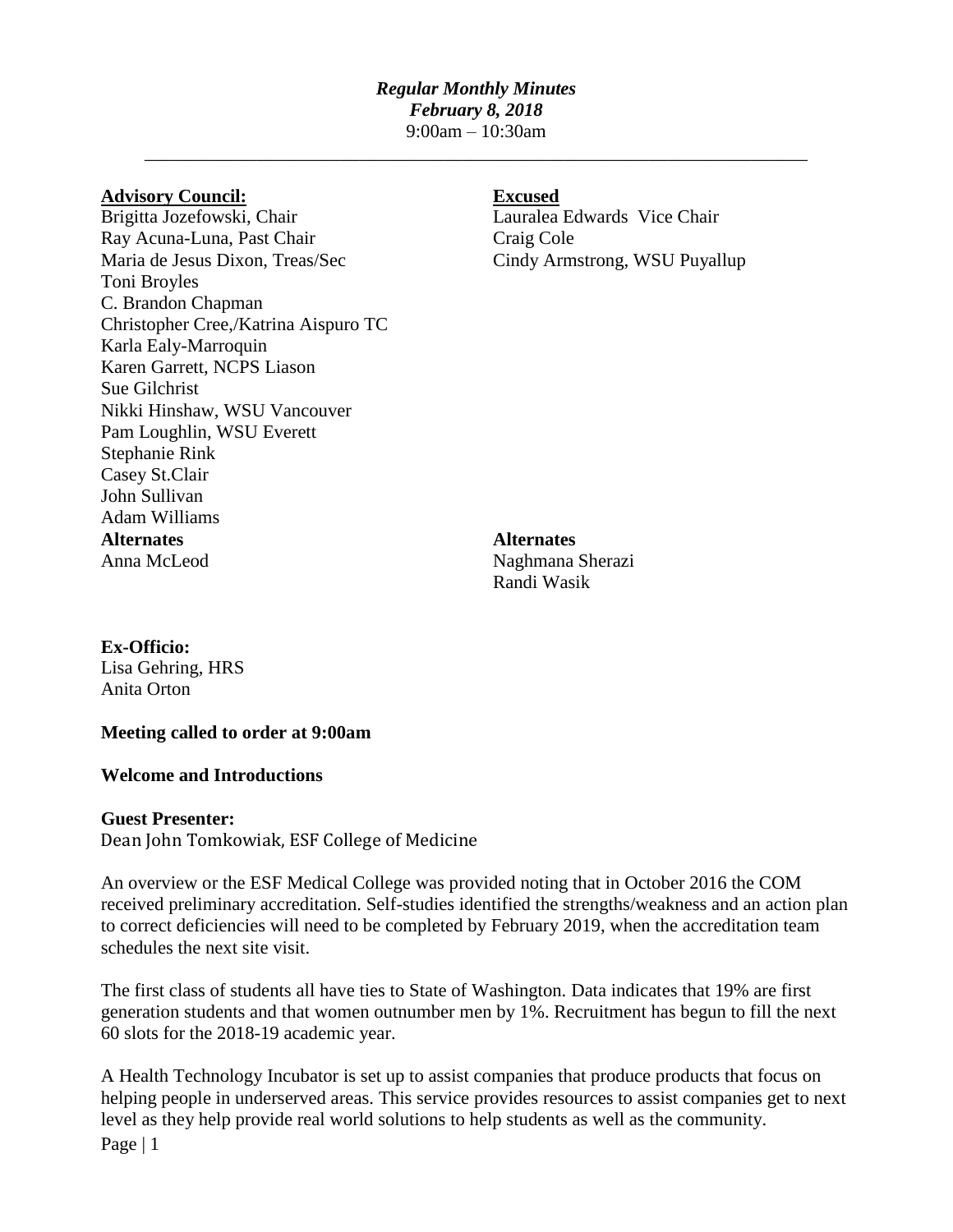The meeting can be viewed on <https://experience.wsu.edu/Calendar/Calendar.aspx>

## **Chair's Report -**

Executive Officers met with President Schultz**,** and I will send an update out later in the week. APAC and other committees, have put together a memo on salary and gender compensation request data that was presented to the president for action, It was noted that the president has asked Vice Provost Kelly Ward to lead this effort.

A special meeting on the Guideline/Bylaws revision was held and additional meeting to complete revision to finish is scheduled on February 13<sup>th</sup>, council members are urged to attend.

## **New Business -**

New Bylaws Proposal -

Election: AP Employee Data from IRI and HRS shows numbers of APs per location was emailed out to members prior to the meeting. Graph attached to minutes.

# **Approval of Minutes:** January minutes approved.

**Open Forum** – A concern was raised that perhaps the upcoming Guideline meeting be rescheduled in order to allow Chair, T.Broyles to attend the entire meeting. It was later noted that T.Broyles indicate that she felt she would be able to attend this meeting for the entire time allotted.

Retreat – A date not been set yet. We are checking with the president's office, and that the newly elected chair oversees this event.

# **Sub-Committees and Regional Campus Updates attached as follows**

# **APAC Committee Reports –February 8, 2018**

Budget-

A treasurer report is not available for today's meeting since budget statement reports are sent to APAC on the  $8<sup>th</sup>$  of each month. For March's meeting I will February's report and for the April meeting, I will have March and April's report prepared.

On January 2, an email was sent to the President's office requesting funds be transferred into APAC's account to meet the rest of this academic year's expenses and to cover the Spring forums & APAC's professional development initiative due to the carryforward frozen directive. When the executive council members met with President Schultz on January 30, he confirmed that he would authorize the transfer.

## Marketing -

The MarCom committee would like to propose we scale back the newsletter to every other month to provide a better strategic newsletter and lessen the amount of emails to our members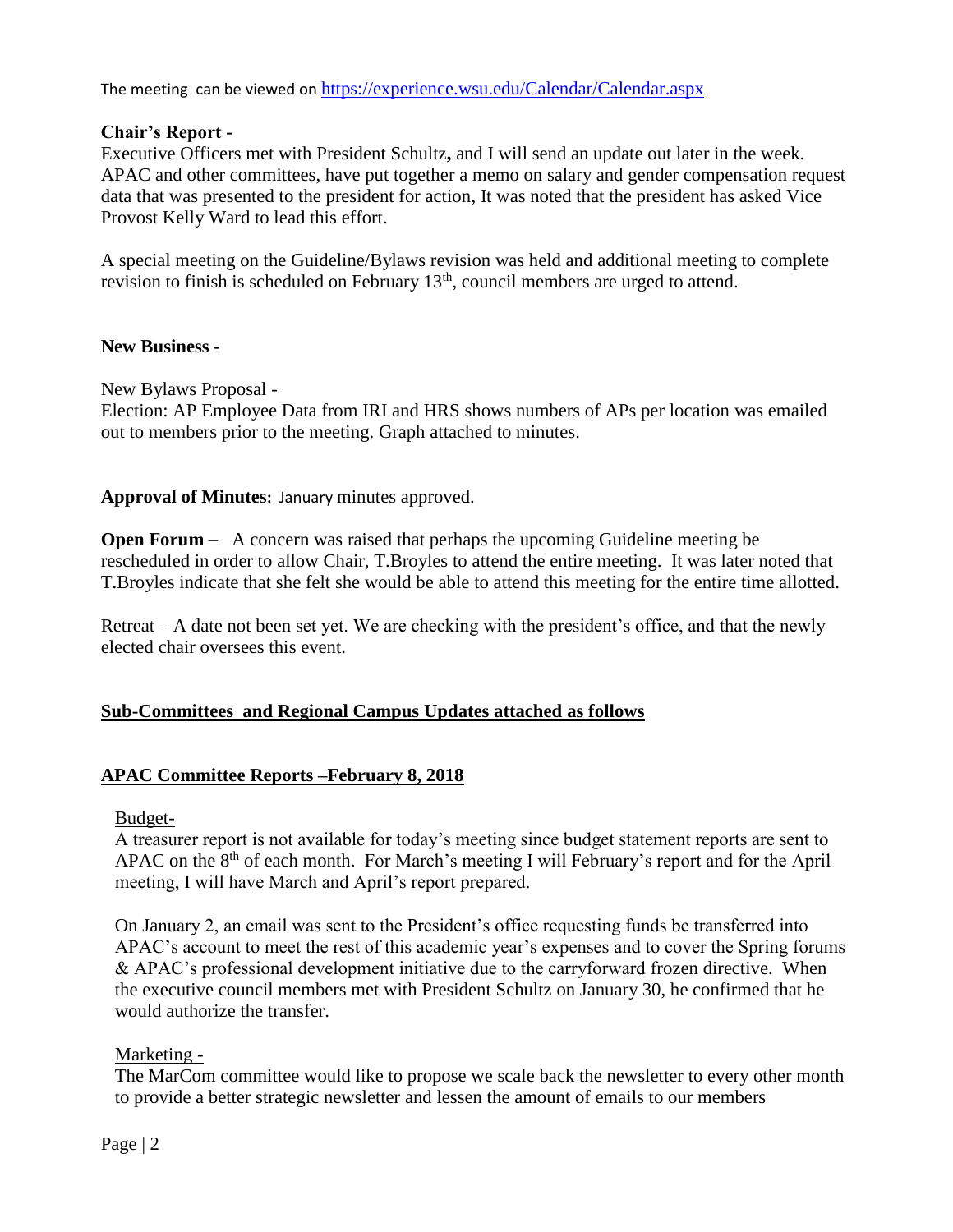# Professional Development -

The professional development subcommittee continues working on their professional development initiative. To date, 2 presentations have occurred to great number of attendees. We have 5 left, including the seminar on May 17 by Robin Blanchard on Servant Leadership. We are beginning working on the AP Contribution award. Application opens Feb. 19 and will require a nomination statement, 2 letters of support and nominee's Resume/CV.

## Salary Compensation -

A joint salary study letter was submitted reflecting the combined effort of APAC, AFW and CSW to formally request the President's support to engage in a compensation analysis for faculty and administrative professionals on January 18. APAC executive members, in their monthly meeting with President Schulz on January 30, were informed that Dr. Kelly Ward has been designated to take lead on moving forward with the request. Kelly was just recently designated with this task and it is our understanding she will reach out to all of the organizations on the letter soon to convene a working group to work on process and outcomes. President Schulz would also like to bring in Faculty Senate on this effort.

## Tuition Waiver:

The Tuition Waiver Sub-Committee met with David Cillay in January to discuss the possibility of opening up online courses to faculty and staff tuition waiver participants. WSU will be establishing a scholarship available to faculty and staff tuition waiver students that will be used only for online courses. No additional details are available at this time.

#### Campus Updates

Everett

Dr. Ciera Graham, Associate Director of Student Services, has organized the following events for our students February/March:

College Suit Up event partnering with JCPenney is Feb. 25 with 40% discount on all professional wear/free makeovers by Sephora/hair tips

Career Week—Feb. 25-Mar. 2

Veteran Student Living stipend is based on Everett location (was \$1395, now \$1941/month) Textbook lending library and food pantry are available for students

Spokane

The annual Employee Excellence Awards and Milestone Awards Event was on January 31st and very well attended

**Civil Service Staff Excellence Award:** Luke Klein with Facilities and Grounds

**Department/Group/Committee Excellence Award:** The Enrollment and Financial Services Team in Student Affairs. The members of this team include Liz West, Kathie Chi, Leah Butterwick, Jenny Westermann, Chrissy Middendorp, Jason Trosine, Kim Mickey, Becki Meehan, Kristie Brink, Pat McQuitty, Jennifer Harris and Natalie Grosser.

**Administrative Professional Employee Excellence Award:** Anna Brown, Speech and Hearing Sciences, College of Medicine